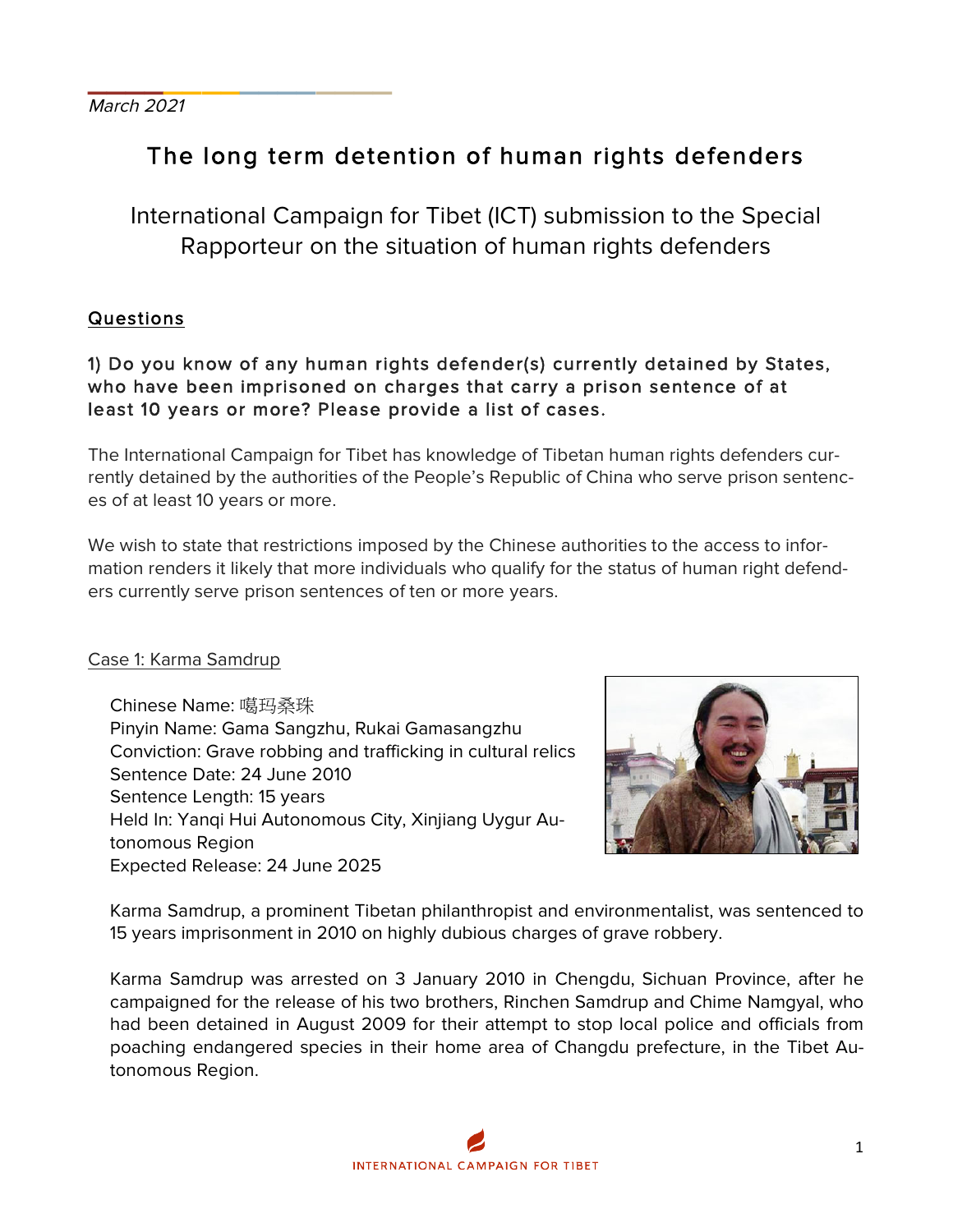The three brothers are the founders and members of the "Three Rivers Environmental Protection Group", which has won several awards for its environmental protection work in the Qinghai-Tibetan plateau area (including a grant as a "Model Project" from the One Foundation, a charity created by Chinese movie star Jet Li, and the Earth Prize, an environmental prize jointly administered by Friends of the Earth Hong Kong and the Ford Motor company), and praised in Chinese state media as well.

On 24 June 2010, Samdrup was sentenced to 15 years imprisonment by a court in Xinjiang on charges related to an incident of grave robbing in 1998, for which he had been cleared of all suspicion of wrong-doing at the time. The sentence also included a \$1,500 fine and the deprivation

of his political rights for five years after his release. His case was marked by numerous procedural violations of his right to defence, and he was also reportedly subjected to torture during his detention.

Karma Samdrup and his brothers' detentions have had a detrimental impact on the environmental conservation work in the three brother's home area.

The International Campaign for Tibet believes that Karma Samdrup has been imprisoned only for his environmental work and criticism of Chinese authorities, in contravention to his right to freedom of opinion and expression. He must be released immediately, and be provided with legal assistance from a lawyer of his choice as well as appropriate medical care, and his family must be granted regular visits. In addition, allegations of torture and illtreatment in detention must be independently investigated and those responsible must be held accountable.

#### Sources:

**\_\_\_\_\_\_\_\_\_\_\_\_\_\_\_\_**

- 'China: Drop Charges Against Tibetan Environmental Philanthropist', Human Rights Watch, 10 June 2010, https://www.hrw.org/news/2010/06/10/china-drop-chargesagainst-tibetan-environmental-philanthropist
- 'Fears for three environmentalist brothers as 'gaunt' Karma Samdrup on trial after torture', International Campaign for Tibet, 24 June 2010, https://savetibet.org/fears-forthree-environmentalist-brothers-as-gaunt-karma-samdrup-on-trial-after-torture/.
- 'Tibetan Environmentalist Receives 15-Year Sentence', The New York Times, 24 June 2010, https://www.nytimes.com/2010/06/25/world/asia/25tibet.html
- ''A sharp knife above his head': the trials and sentencing of three environmentalist brothers in Tibet', International Campaign for Tibet, 4 August 2010, https://savetibet.org/a-sharp-knife-above-his-head-the-trials-and-sentencing-of-threeenvironmentalist-brothers-in-tibet/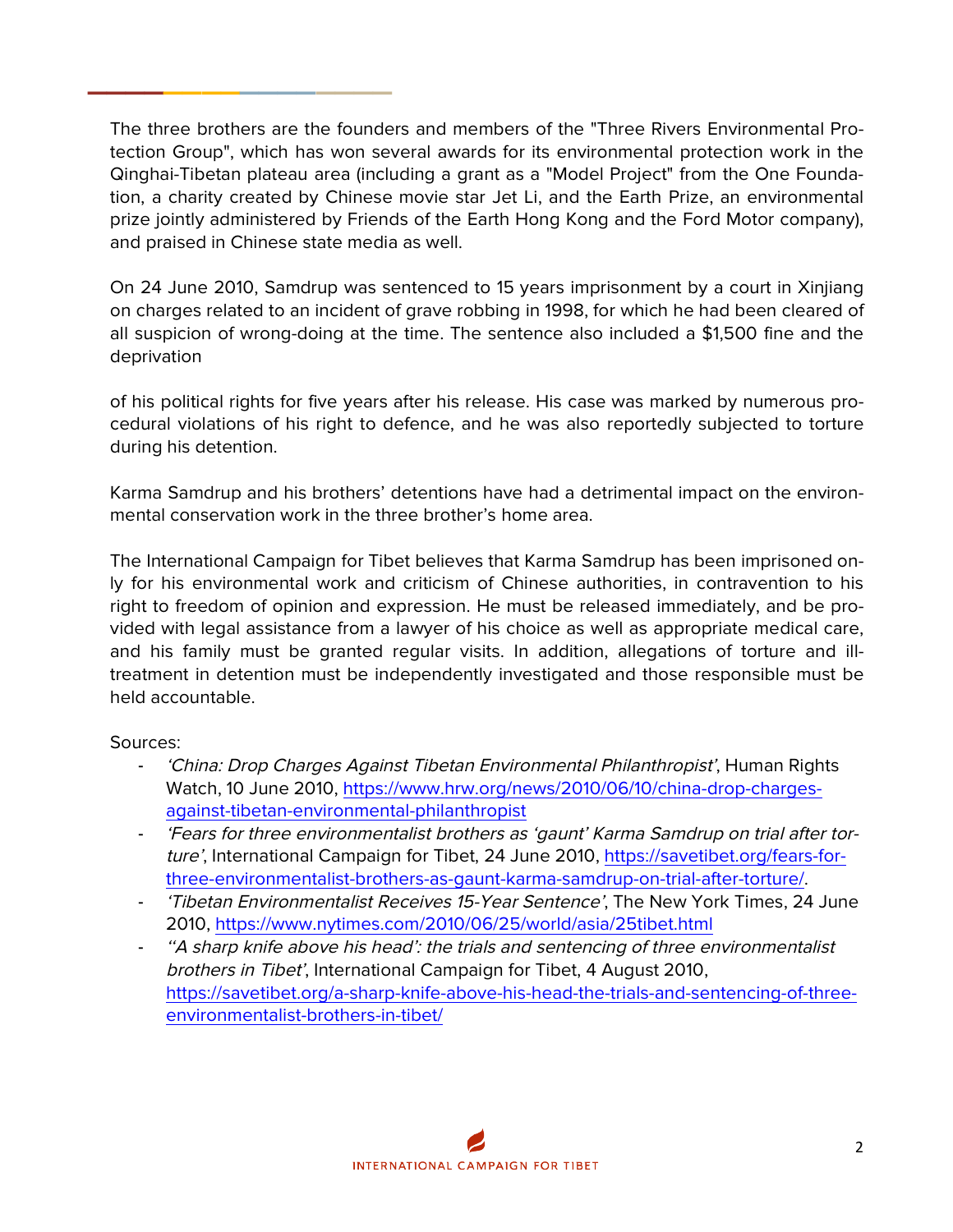#### Case 2: Wangdu

**\_\_\_\_\_\_\_\_\_\_\_\_\_\_\_\_**

Chinese Name: 旺堆 Pinyin Name: Wangdui Conviction: Article 110 of the Criminal Law of the People's Republic of China - Espionage Sentence Date: 27 October 2008 Sentence Length: Life sentence Held In: Drapchi prison, Lhasa, Tibet Autonomous Region (TAR) Expected Release: Life sentence



Wangdu was part of a group of Tibetan charged and sentenced for espionage for collecting "intelligence concerning the security and interests of the state and provid[ing] it to the Dalai clique… prior to and following the 'March 14' incident," and sentenced to 8 to 15 years in prison, according to a report published in November 2008 in the Chinese press. He was alleged to have passed on an email to India containing eyewitness accounts of the violent crackdown by security authorities on Tibetan protests that took place on 14 March 2008 in Lhasa and other parts of Tibet. According to the Tibetan Center for Human Rights dans Democracy, he was arrested on 14 March 2008. On 27 October 2008, he was sentenced for espionage to life imprisonment by the Lhasa City Intermediate People's Court. The court also deprived him of his political rights for life.

Wangdu was a former Project Officer for an HIV/AIDS program in Lhasa run by the Australian Burnet Institute. A former monk, he had previously served an eight-year prison sentence for his participation protests in Lhasa in 1989 that led to the imposition of martial law.

Wangdu was sentenced solely for documenting and disseminating information about China's human rights abuses. The vague notion of "espionage" is indeed often used by the Chinese authorities to criminalize peaceful dissent or the documentation of human rights violations. The Chinese authorities must release him, provide information about his current whereabouts and ensure that he has access to adequate medical care and legal representation of his choice at all times. In particular, family members must be able to visit him.

#### Sources:

- 'Tibetan AIDS activist missing', TCHRD, 9 October 2008, https://tchrd.org/tibetanaids-activist-missing/
- 'Australian aid group says Tibet worker has been missing since March', the New York Times, 22 December 2008, http://www.nytimes.com/2008/12/22/world/asia/22iht-23tibet.18872429.html
- 'NGO worker sentenced to life imprisonment: harsh sentences signal harder line on blocking news from Tibet', International Campaign for Tibet, 22 December 2008, https://savetibet.org/ngo-worker-sentenced-to-life-imprisonment-harsh-sentencessignal-harder-line-on-blocking-news-from-tibet/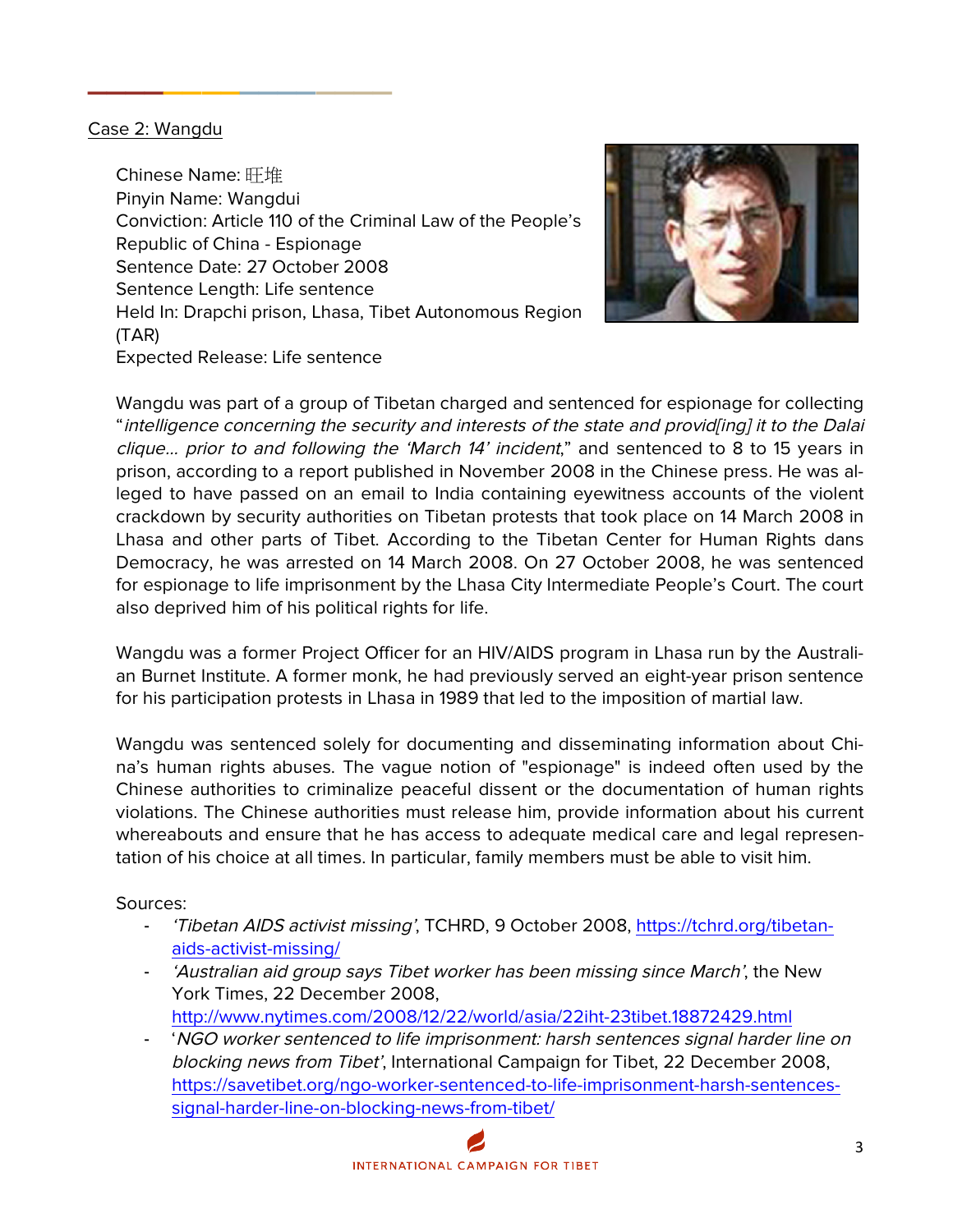**\_\_\_\_\_\_\_\_\_\_\_\_\_\_\_\_** - 'Lhasa Court Sentences Tibetans for Sharing Information With "The Dalai Clique"', Congressional-Executive Commission on China, 3 February 2009, https://www.cecc.gov/publications/commission-analysis/lhasa-court-sentencestibetans-for-sharing-information-with-the

#### Case 3: Migmar Dhondup

Chinese Name: 米玛顿珠 Pinyin Name: Mima Dunzhu Conviction: Article 110 of the Criminal Law of the People's Republic of China - Espionage Sentence Date: October or November 2008 Sentence Length: 14 years Held In: Unknown, possibly Chuschul prison, Lhasa, TAR Expected Release: 2022



Migmar Dhondup, who worked for an NGO doing community development work, was also arrested in connection with the protests in Tibet in March 2008 and sentenced to 14 years imprisonment for "espionage".

Like Wangdu, he was accused of providing information to the "Dalai clique" in exile, and subsequently sentenced to 14 years imprisonment. The exact details of the charges, including the nature of the "intelligence" and to whom he passed it on to are not publicly known.

Migmar Dhondup, originally from Tingri County in Shigatse Prefecture (Tibet Autonomous Region), is a well-educated Tibetan passionate about nature conservation, who worked for the Kunde Foundation in Tibet, an NGO committed to helping marginalized and impoverished communities.

He was educated in exile and on his return to Tibet some years later, he began working as a tourist guide for, among others, an American archaeologist who has surveyed over 700 ancient pre-Buddhist archaeological sites in upper Tibet.

#### Sources:

- 'Lhasa Court Sentences Tibetans for Sharing Information With "The Dalai Clique"', Congressional-Executive Commission on China, 3 February 2009, https://www.cecc.gov/publications/commission-analysis/lhasa-court-sentencestibetans-for-sharing-information-with-the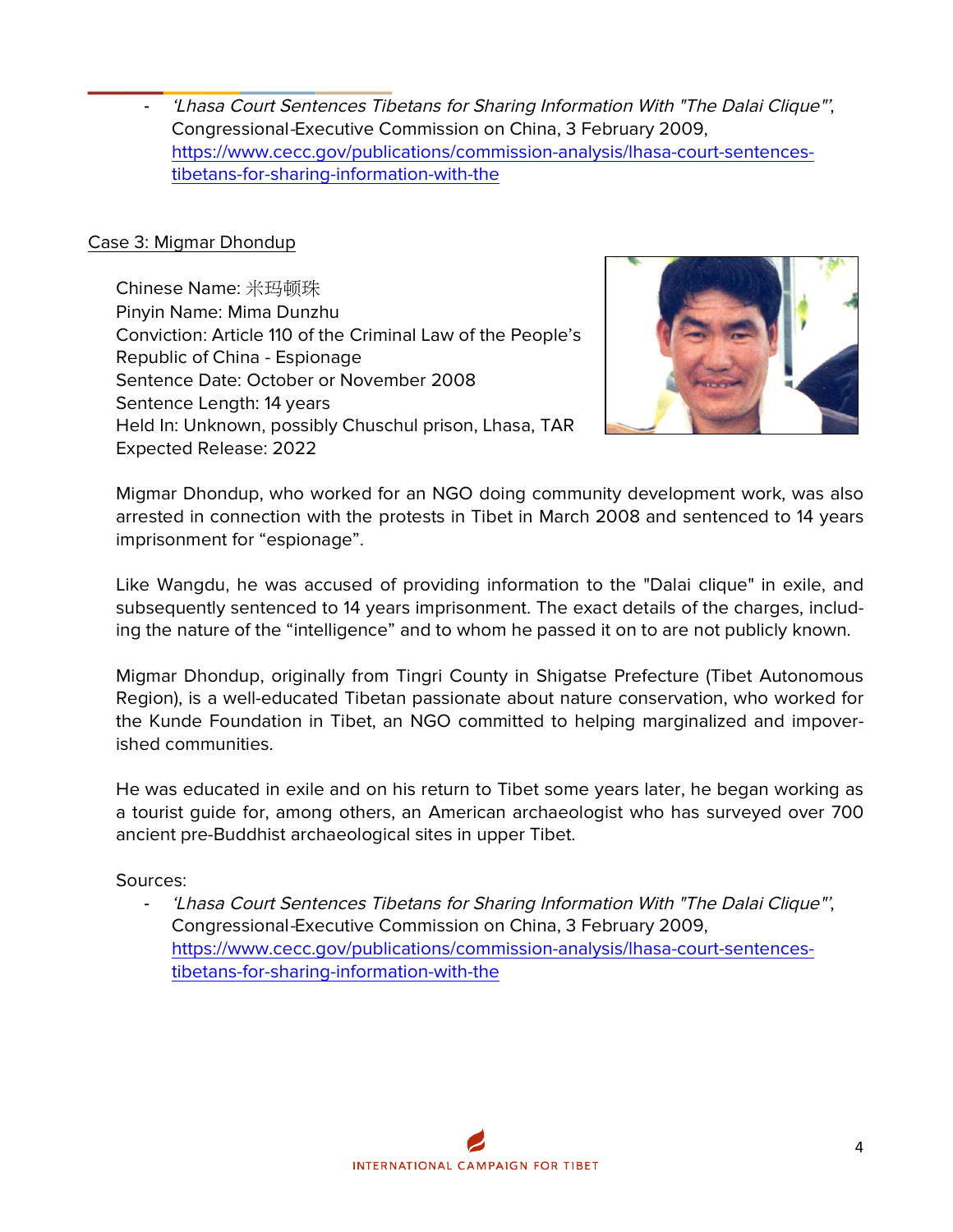#### Case 4: Yeshe Choedron

**\_\_\_\_\_\_\_\_\_\_\_\_\_\_\_\_**

Chinese Name: 益西曲珍 Pinyin Name: Yixi Quzhen Conviction: Article 110 of the Criminal Law of the People's Republic of China - Espionage Sentence Date: 7 November 2008 Sentence Length: 15 years Held In: Drapchi prison, Lhasa, TAR Expected Release: 7 November 2023



Yeshe Choedron, a retired doctor from Lhasa, was also arrested in connection with the protests in Tibet in March 2008 and sentenced to 15 years imprisonment for "espionage".

On 7 November 2008, the Lhasa Intermediate People's Court sentenced Yeshe Choedron to 15 years imprisonment after being convicted for "espionage" for allegedly providing "intelligence and information harmful to the security and interests of the state" to "the Dalai clique's security department," according to the official Lhasa Evening News. No more details are known.

According to the Dui Hua Foundation, Yeshe Choedron is in Drapchi Prison in Lhasa. Yeshe Choedron is the mother of two sons who live in Delhi and Australia and are not allowed to visit their mother. In 2017, she was reportedly urgently transferred to a hospital in Lhasa in 'critical condition'. She is presently unable to stand and requires a wheelchair for mobility. Sources say her disability was caused by torture and a lack of proper healthcare in prison.

Yeshe Choedron should be released immediately as she has been convicted solely for divulging information about human rights abuses in Tibet. The Chinese authorities must provide information about her current whereabouts and ensure that she has access to adequate medical care, family visits, and legal representation of her choice.

Sources:

'Lhasa Court Sentences Tibetans for Sharing Information With "The Dalai Clique"', Congressional-Executive Commission on China, 3 February 2009, https://www.cecc.gov/publications/commission-analysis/lhasa-court-sentencestibetans-for-sharing-information-with-the

2) Do you know of any human rights defender(s) currently detained by States, who have been imprisoned on continuous sentences amounting to 10 years or more? For example, a defender who completes a sentence of four years in detention but instead of being released is given another six-year sentence? Please provide a list of cases or examples if possible.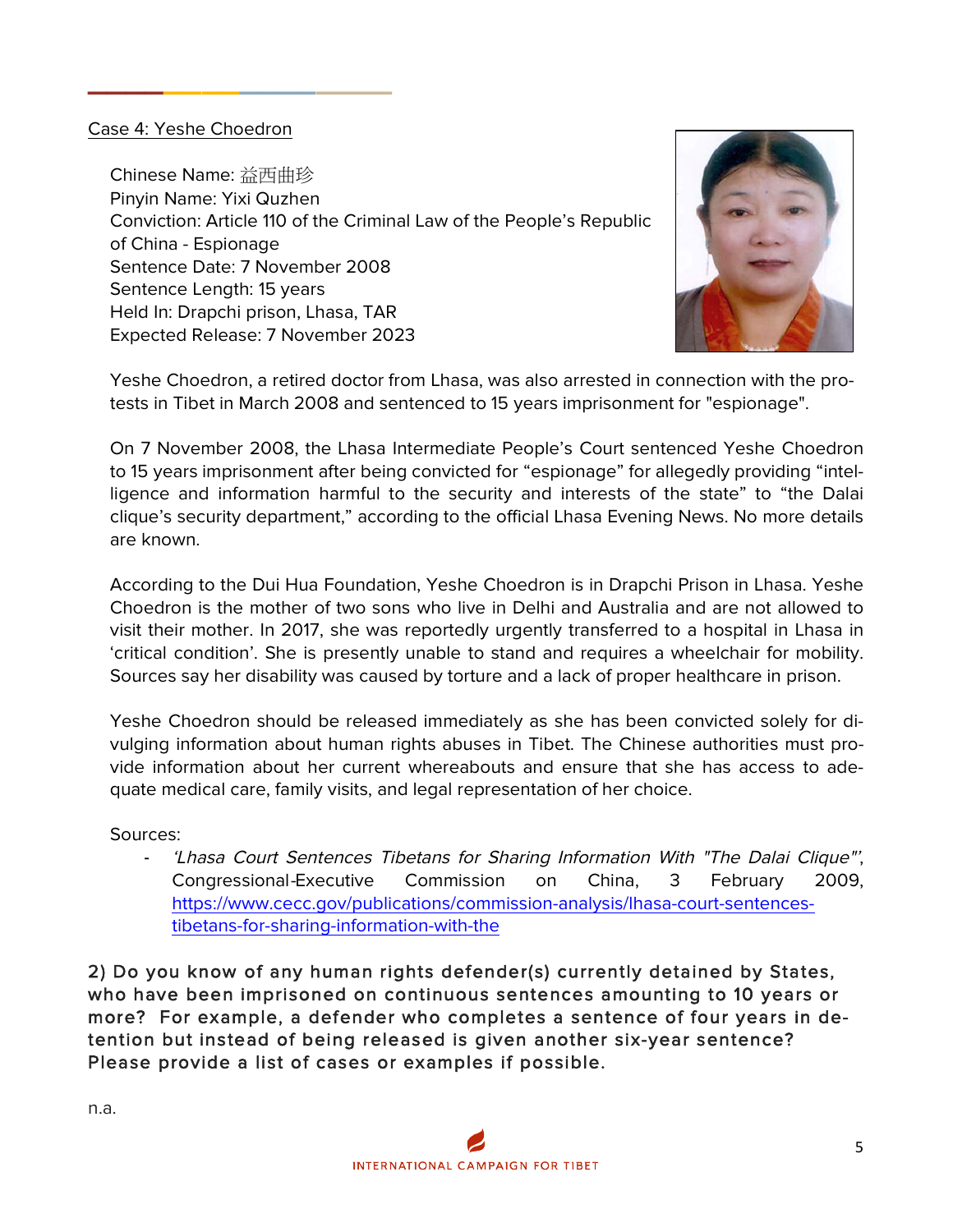3) Do you know of any human rights defender(s) whose time in pre-trial detention and/or administrative detention by States combines with a sentence that amounts, or would amount to 10 years or more? Please provide a list of cases.

n.a.

**\_\_\_\_\_\_\_\_\_\_\_\_\_\_\_\_**

# 4) Do you know of any human rights defender(s) falling under any of the previous categories above, who were released before ending their long-term prison sentences for any reasons (e.g. granted a pardon, as a result of an appeal, or released on humanitarian or other grounds)? Please provide a list of cases.

The International Campaign for Tibet is not aware of any Tibetan human rights defenders falling under the categories above and released before the end of their long-term prison sentences.

However, it would like to draw the Special Rapporteur's attention to the case of Kunchok Jinpa, a Tibetan human rights defender who died recently in custody while serving a 21-year prison sentence, as an apparent result of torture sustained in detention.

In a report on 16 February 2021, Human Rights Watch said the 51 year-old tour guide succumbed to his injuries in a hospital in the Tibetan capital of Lhasa on 6 February 2021, after being transferred from custody without his family's knowledge less than three months earlier. The report said he was paralyzed after a brain hemorrhage.



Jinpa was detained on 8 November 2013 and subsequently charged

with forwarding "state secrets" about environmental protests and other protests in his home region to foreign media. The court sentenced him to 21 years in prison. He was one of several hundred Tibetans from Driru County in Nagchu (Chinese: Naqu) City who peacefully protested several times in October 2013 against official orders that every house must fly the Chinese flag. Jinpa may have also informed Tibetans outside the People's Republic of China in May 2013 about protests against planned mine projects on the holy mountain "Naklha Dzamba." He also might have passed on the names of Tibetans imprisoned in this context.

Sources:

- 'China: Tibetan Tour Guide Dies from Prison Injuries', Human Rights Watch, 16 February 2021, https://www.hrw.org/news/2021/02/16/china-tibetan-tour-guide-dies-prison-injuries
- 'Dead Tibetan Prisoner Was Major Source of News for RFA', Radio Free Asia, 3 March 2021, https://www.rfa.org/english/news/tibet/news-03012021192844.html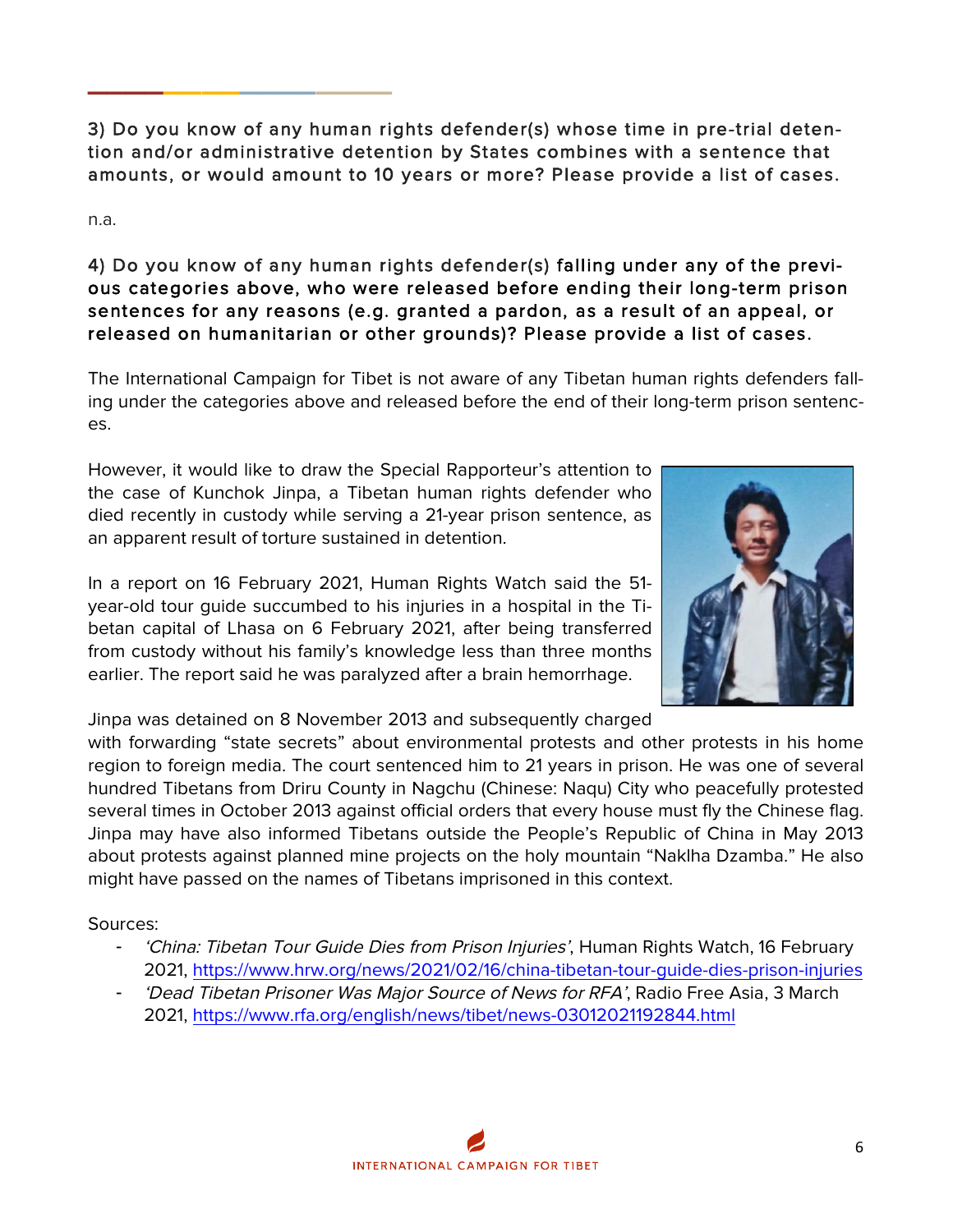# 5) What actions do you suggest the Special Rapporteur can take to:

**\_\_\_\_\_\_\_\_\_\_\_\_\_\_\_\_**

## a) Prevent defenders from being detained for long terms in connection to their human rights work?

The Special Rapporteur should call on the Chinese authorities to stop persecuting Tibetan human rights defenders, particularly by charging them with alleged crimes against state security, such as espionage, and she should call for the unconditional release of the defenders detailed in this submission.

The Special Rapporteur should also call for due process, ensuring all Tibetans have access to a lawyer, right to a defense, to know their charge, to appeal a verdict and seek redress and compensation if unjustly sentenced. The Special Rapporteur should also call for an independent judiciary that reviews detentions and prison sentences to safeguard the rights of concerned individuals as per international legal standards.

The Special Rapporteur should urge the Chinese authorities to refrain from torture and ill-treatment of Tibetan human rights defenders while in custody and should urge for holding those accountable who are responsible for any such acts.

#### b) Have those human rights defenders arbitrarily detained under long sentences released?

NOTE: When providing the list of cases/examples under each question, please include: the name of the human rights defender(s), a summary of their human rights work, history of detention (date of arrest(s), charges and conviction including articles of the relevant law(s)), a brief explanation of facts relevant to their case).